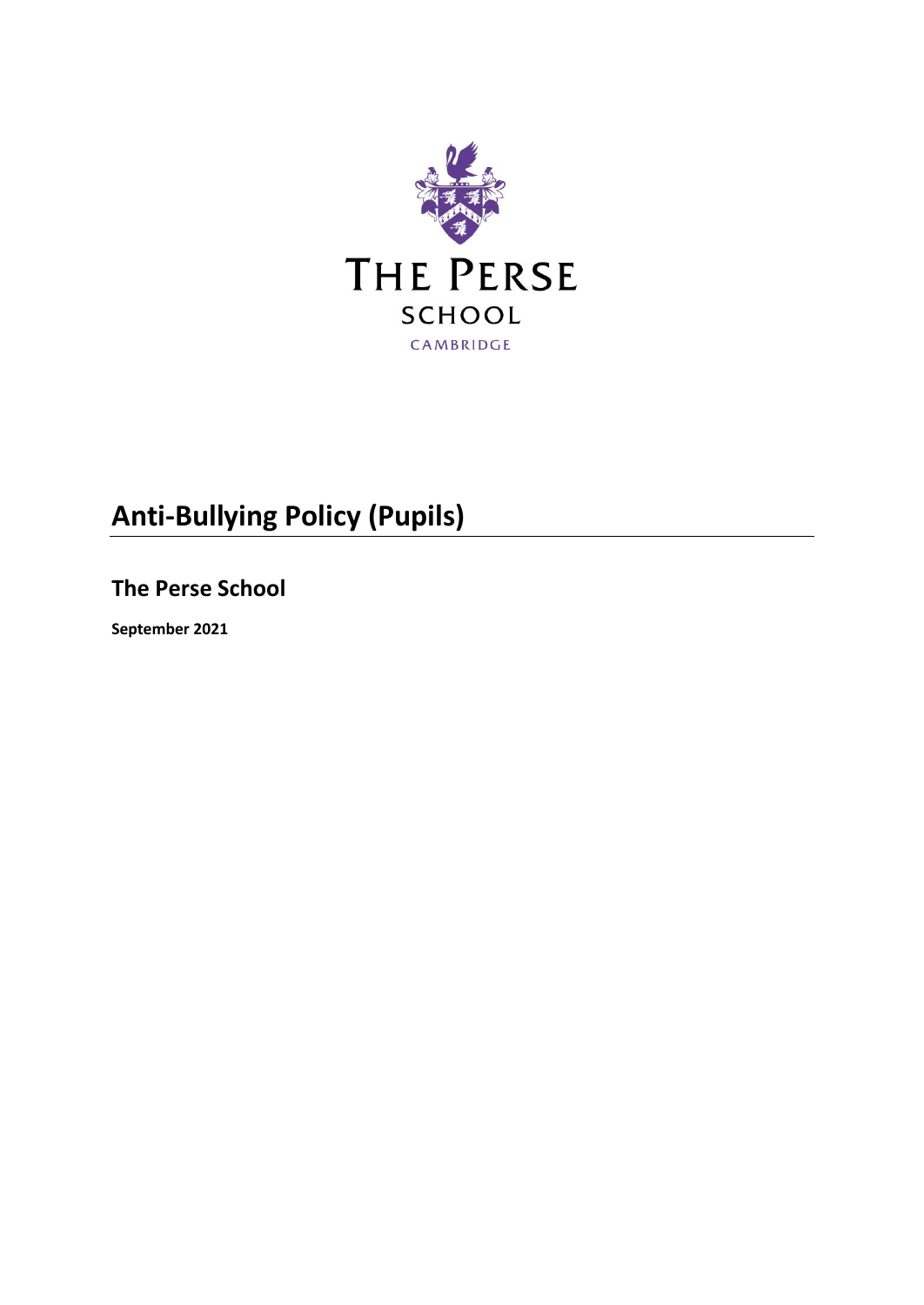# **Contents**

| 1               |  |  |  |
|-----------------|--|--|--|
| 2.              |  |  |  |
| 3.              |  |  |  |
| 4.              |  |  |  |
| 5.              |  |  |  |
| 6.              |  |  |  |
| 7.              |  |  |  |
| 8.              |  |  |  |
| 9.              |  |  |  |
| 10.             |  |  |  |
| 11 <sub>1</sub> |  |  |  |
| 12.             |  |  |  |
| 13.             |  |  |  |
|                 |  |  |  |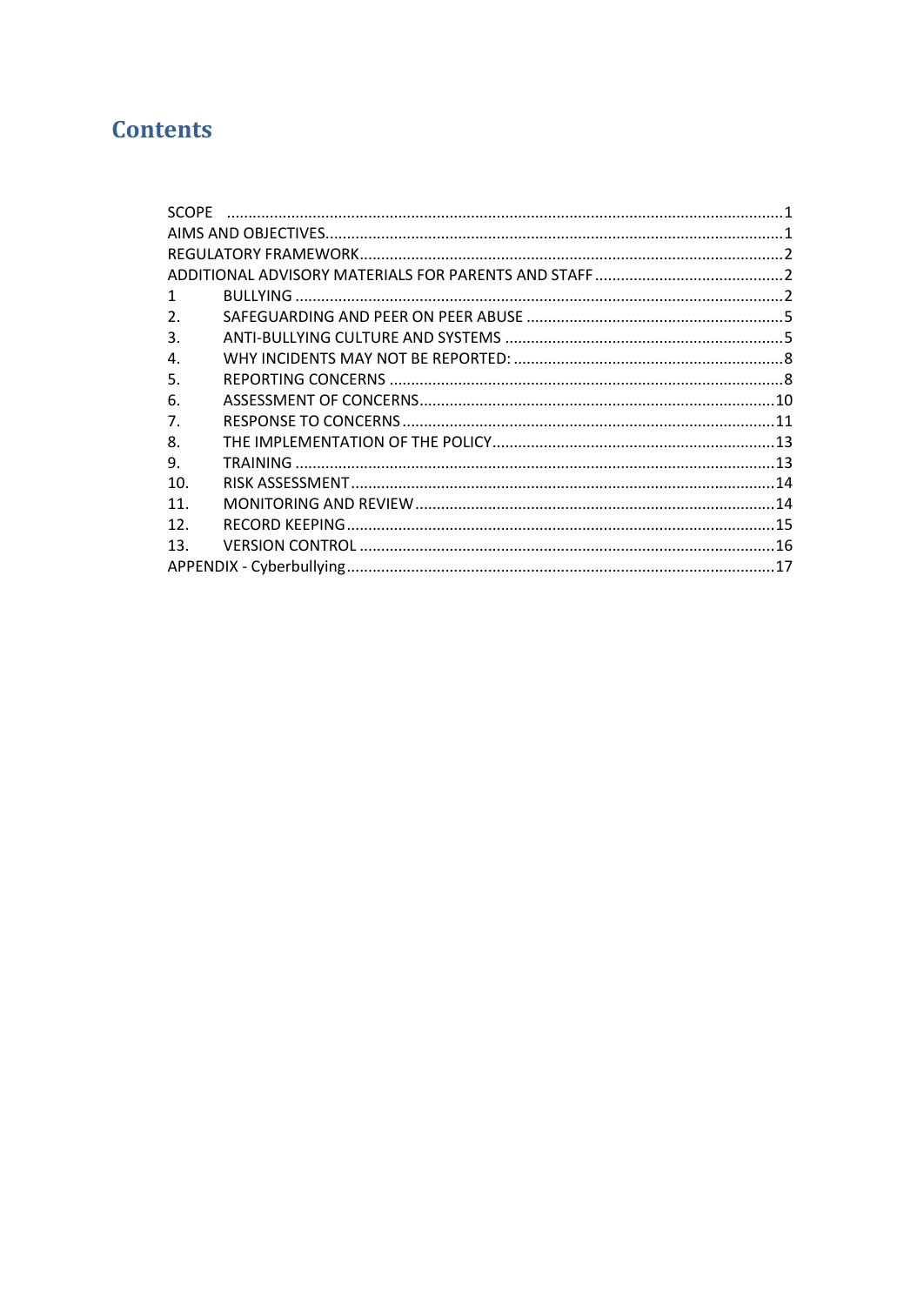# <span id="page-2-0"></span>**SCOPE**

This policy applies to the Perse School ("the School") which comprises the Perse Pelican Nursery and Pre Preparatory School including the EYFS setting ("the Perse Pelican School"), the Perse Preparatory School ("the Perse Prep School") and the Perse Upper School ("the Upper School").

This policy applies to all pupils and staff at the School irrespective of their age and whether or not the pupil is in the care of the School when / if bullying behaviour occurs.

This policy applies to all pupils at the School and at all times when a pupil is:

- In or at school (to include any period of remote provision);
- Representing the School or wearing School uniform;
- Travelling to or from school;
- On School-organised trips;
- Associated with the School at any time; or
- in the care of the School or not and the School becomes aware of an incident of bullying.

This policy shall also apply to pupils at all times and places in circumstances where failing to apply this policy may:

- Affect the health, safety or wellbeing of a member of the School community or a member of the public
- Have repercussions for the orderly running of the School; or
- Bring the School into disrepute.

This policy can be made available in large print or other accessible format if required.

The Board of Governors has overall responsibility for all matters which are the subject of this policy.

#### <span id="page-2-1"></span>**AIMS AND OBJECTIVES**

The School aims to produce a safe and secure environment where all can learn without anxiety.

Bullying is wrong and damages children. The School therefore does all it can to prevent it, by developing a school ethos in which bullying is regarded as unacceptable. The aims of this policy are:

- to actively promote and safeguard the welfare of all its pupils
- To maintain and drive a positive and supportive culture amongst all pupils and staff throughout the School.
- to make all those connected with the School aware of its opposition to bullying, and makes clear each person's responsibilities with regard to the prevention of bullying in school.
- to produce a consistent response to any bullying on a case by case basis.
- to help to promote a whole school culture of openness, safety, equality and protection from all forms of harm and abuse to comply with the School's duties under the Equality Act 2010.

This policy forms part of the School's whole school approach to promoting child safeguarding and wellbeing, which seeks to ensure that the best interests of pupils underpins and is at the heart of all decisions, systems, processes and policies.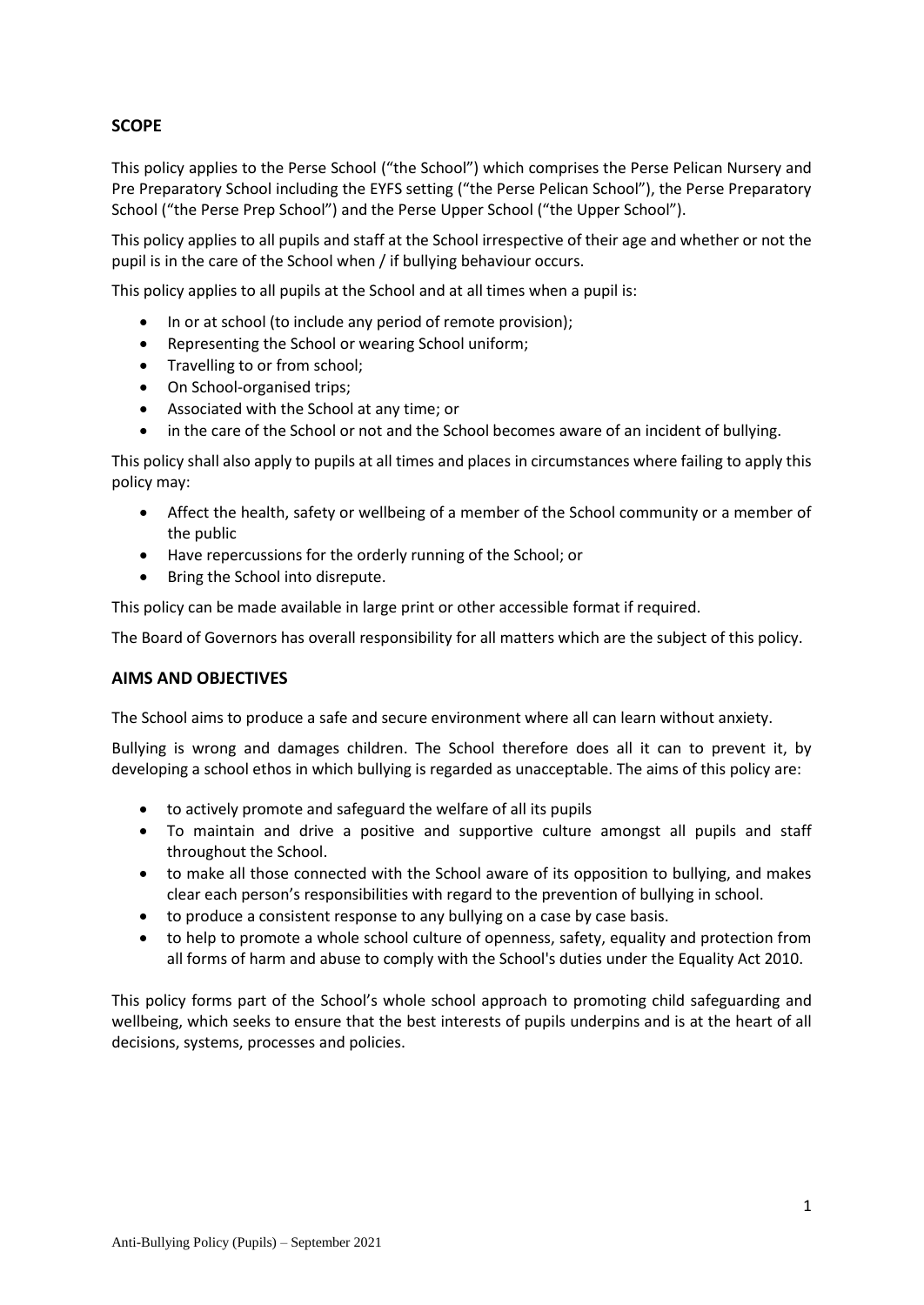#### <span id="page-3-0"></span>**REGULATORY FRAMEWORK**

This policy has been drawn up with assistance from guidance issued by the Department for Education (**DfE**), *Preventing and tackling bullying* (July 2017) and will be reviewed against any new government guidance issued from time to time. This policy also has regard to the following guidance and advice: *Keeping children safe in education* (September 2021), *Working together to safeguard children* 2018 (DfE, updated December 2020), Information sharing advice for safeguarding practitioners (DfE, July 2018), Searching screening and confiscation: advice for schools (DfE, January 2018), *Relationships education, relationships and sex education and health education guidance* (DfE, June 2019), *Advice and guidance: How can we stop prejudice based bullying in schools* (Equality and Human Rights Commission), *Sexual violence and sexual harassment between children in schools and colleges* (September 2021) and *Sharing nudes and semi-nudes: advice for education settings working with children and young people* (DCMS and UKCIS, December 2020).

#### <span id="page-3-1"></span>**ADDITIONAL ADVISORY MATERIALS FOR PARENTS AND STAFF**

The DfE has also published the following advice notes to supplement *Preventing and tackling bullying*  (July 2017):

[Cyber Bullying: Advice for Head teachers and School Staff](https://www.gov.uk/government/publications/preventing-and-tackling-bullying) [Advice for Parents and Carers on Cyberbullying.](https://www.gov.uk/government/publications/preventing-and-tackling-bullying)

These can be found on the Government website at:

[https://www.gov.uk/government/publications/preventing-and-tackling-bullying.](https://www.gov.uk/government/publications/preventing-and-tackling-bullying)

The following websites provide a source of information and advice:

| <b>Changing Faces</b>                                                                |
|--------------------------------------------------------------------------------------|
| Stonewall   Acceptance without exception                                             |
| <b>Show Racism the Red Card</b>                                                      |
| <b>Anne Frank Trust</b>                                                              |
| Thinkuknow                                                                           |
| <b>Childnet International</b>                                                        |
| <b>Digizen</b>                                                                       |
| Equality and Human Rights Commission: Advice and Guidance: How can we stop prejudice |
| based bullying in schools                                                            |
|                                                                                      |

#### <span id="page-3-2"></span>**1 BULLYING**

- 1.1. It is a regrettable feature of the modern world that bullies can be found in many areas of life. Bullying is not confined to any particular sex, age, ethnicity or occupation. In schools in the UK, bullying is thought to affect many thousands of pupils. Bullying can cause profound unhappiness, psychological damage and even suicide.
- 1.2. Bullying is always unacceptable and will not be dismissed as being normal or as "banter", "just having a laugh", "boys will be boys" or simply "part of growing up". Bullying will not be tolerated by the School because:
	- 1.2.1. It is harmful to the person who is bullied, to those who engage in bullying behaviour, and those who support them, and can in some cases lead to lasting psychological damage and even suicide;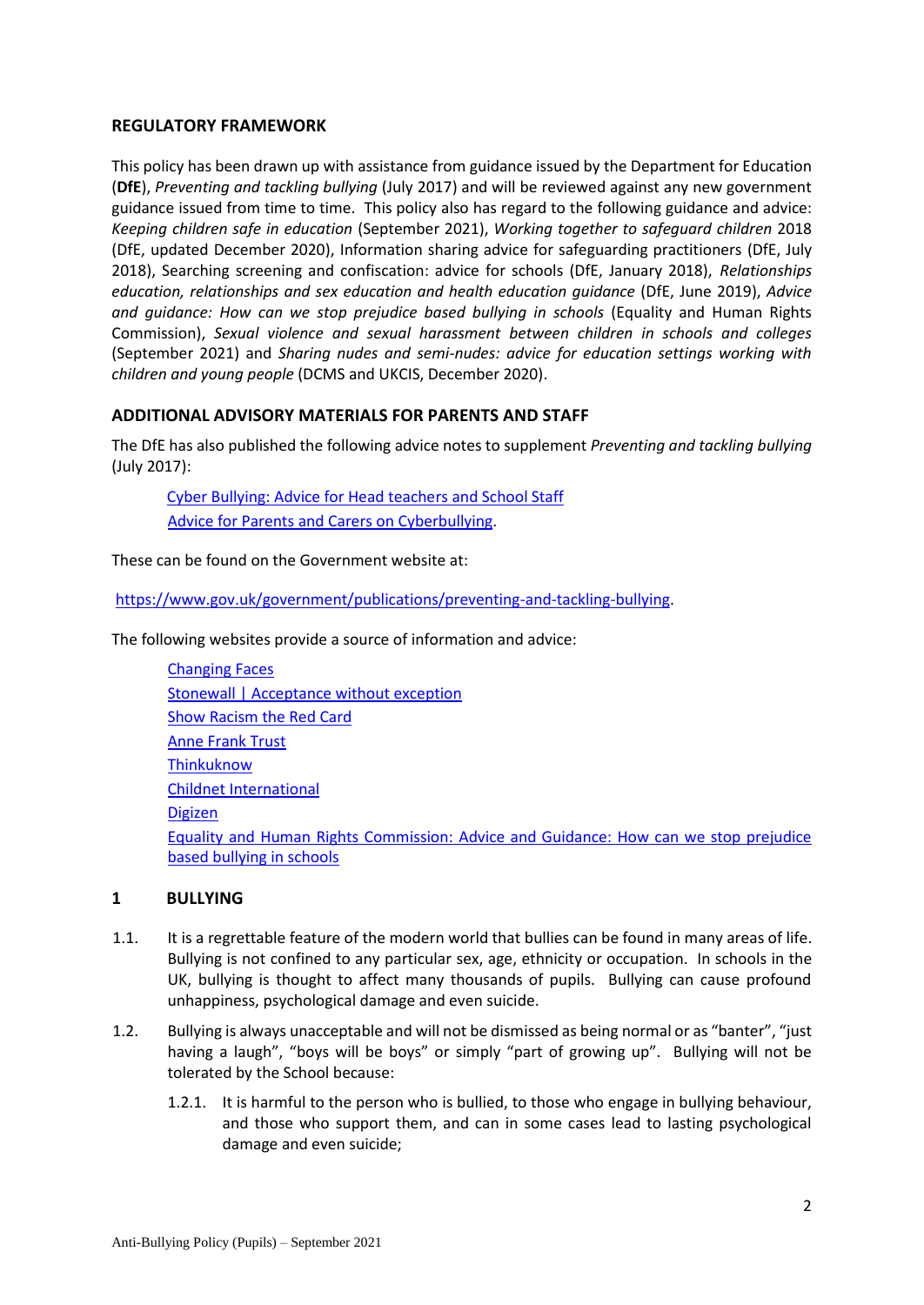- 1.2.2. It interferes with a pupil's right to enjoy their learning and leisure time free from intimidation;
- 1.2.3. It is contrary to all our aims and values, our internal culture and the reputation of the School.
- 1.3. Bullying is behaviour by an individual or group, repeated over time, that intentionally hurts another individual or group either physically or emotionally. Bullying is often motivated by prejudice against particular groups and may involve an imbalance of power. Bullying may be:
	- 1.3.1. **Physical**: hitting, kicking, pushing people around, spitting, shaking, biting, hair pulling or taking, damaging or hiding possessions;
	- 1.3.2. **Verbal**: name-calling, gossiping, taunting, teasing, insulting, threatening or undermining, humiliating or demanding money;
	- 1.3.3. **Non-verbal abuse**: hand signs or text messages (see also cyberbullying below);
	- 1.3.4. **Emotional abuse**: controlling or manipulating someone, making silent, hoax or abusive calls;
	- 1.3.5. **Exclusionary behaviour**: intimidating, isolating or excluding a person from a group;
	- 1.3.6. **General unkindness**: constant criticism, spreading rumours or writing unkind notes, mobile phone texts or emails;
	- 1.3.7. **Initiation / hazing type behaviour:** rituals which may include but is not limited to activities involving harassment, abuse or humiliation used as a way of initiating a person into a group;
	- 1.3.8. **Low level disruptive behaviour**: wearing "banter" and "horseplay" over a prolonged period of time;
	- 1.3.9. **Cyberbullying**: bullying that takes place using technology. This may include bullying through the use of mobile electronic devices, social media or gaming sites. See Appendix 1 to this policy for guidance for pupils about cyberbullying. The School's separate *Acceptable Use of ICT Policy for Pupils*sets out the School rules about the use of technology including mobile electronic devices;
	- 1.3.10. **Prejudice-based bullying:** bullying that is motivated by actual or perceived differences between children, such as where a child is adopted, in care or has caring responsibilities;
	- 1.3.11. **Harmful sexual behaviours**: includes sexual harassment and sexual violence:
	- 1.3.12. **sexual harassment**: unwanted conduct of a sexual nature that can occur online and offline. It can include but is not limited to:
		- sexual comments, such as telling sexual stories, making lewd comments, making sexual remarks about clothes and appearance and calling someone sexualised names;
		- sexual jokes or taunting;
		- physical behaviour such as deliberately brushing against someone, interfering with their clothes, displaying pictures, photos or drawings of a sexual nature;
		- online sexual harassment which may include: non-consensual sharing of sexual images and videos (sharing of nudes or semi nudes images and videos, otherwise known as sexting or youth produced sexual imagery); inappropriate sexual comments on social media; exploitation; coercion and threats; upskirting.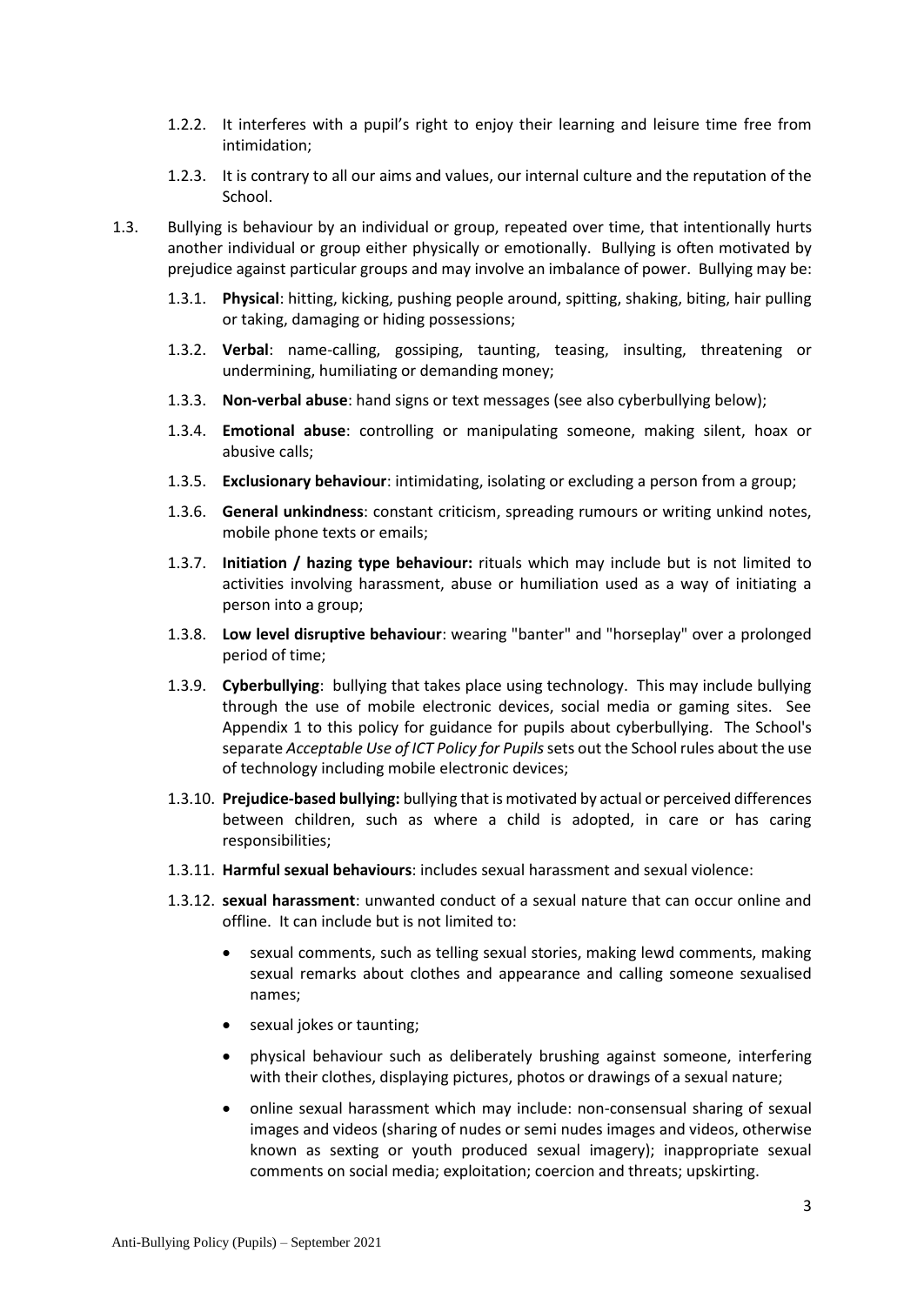Incidences of sexual harassment will be investigated to ensure they are not part of a wider pattern of sexual harassment and / or sexual violence.

- 1.3.13. **sexual violence**: sexual offences under the Sexual Offences Act 2003, specifically rape, assault by penetration, sexual assault and causing someone to engage in sexual activity without consent.
- 1.4. Discrimination-based bullying may also be:
	- racist, or regarding someone's religion, belief or culture;
	- sexist related to a person's sex or gender reassignment;
	- related to a person's sexual orientation (homophobic bullying);
	- related to a person's age;
	- related to pregnancy and/or maternity;
	- related to a person's disability, special educational needs, learning difficulty, health or appearance;
	- related to a person's home circumstances;
	- cyber bullying that takes place using technology see paragrap[h 2.3](#page-6-2) below.
- 1.5. Racial, sexual, transphobic or homophobic bullying and bullying someone because they have a disability are also hate crimes.
- 1.6. Some individuals see their hurtful conduct as "teasing" or "a game" or " for the good of" the other person. It can sometimes hurt to be different, or to be made to feel different. These forms of behaviour are equally unacceptable but may not be malicious and can often be corrected quickly with advice and without disciplinary sanctions. If left unchallenged or dismissed, low level disruptive behaviour over a prolonged period of time such as "banter" and "horseplay" can have a wearing and significant impact on targeted individuals exposed to such behaviour and may lead to a culture of failing to report. This is not a culture the School adopts.
- 1.7. A person who makes a physical or sexual assault on another, or who steals or causes damage to the property of another, commits a criminal offence and also a civil wrong known as a "tort" for both of which there can be legal consequences outside the School. Certain acts of voyeurism e.g. upskirting which typically involves taking a picture under a person's clothing without them knowing, with the intention of viewing parts of their body or clothing not otherwise visible to obtain sexual gratification, or cause the victim humiliation, distress or alarm, are criminal offences. Misuse of electronic communications could also be a criminal offence, for example it is an offence to send an electronic communication (such as a text message or e-mail) to another person with the intent to cause distress or anxiety.
- 1.8. Bullying causes fear and distress for the victim and may distract them from school work. It often affects other children who witness the bullying. It may damage the atmosphere of a class, and even the climate of a school.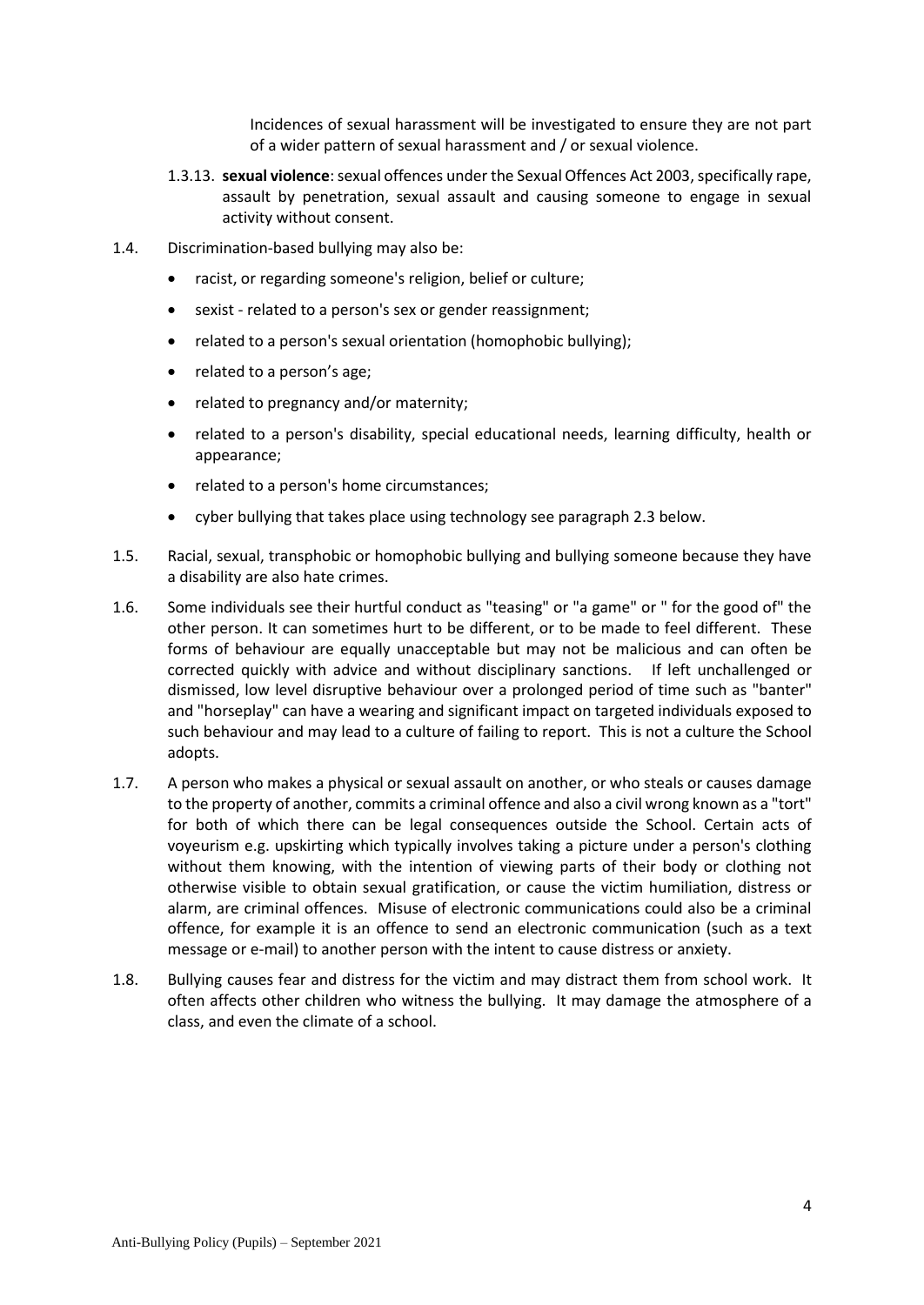# <span id="page-6-0"></span>**2. SAFEGUARDING AND PEER ON PEER ABUSE**

- 2.1. Bullying is closely connected with pupil wellbeing and therefore will often require a safeguarding response. Bullying demonstrates a lack of respect for others which can overlap with abusive and harassing behaviour and which, in turn, can lead to a culture of unacceptable behaviours and an unsafe environment for children. All this informs the school's zerotolerance approach, and it is essential that all staff understand the importance of challenging inappropriate behaviours between peers that are actually abusive in nature.
- 2.2. Peer on peer abuse can occur both inside and outside of School and may be taking place whilst not being reported. A one size fits all approach is not appropriate for all pupils, and a contextualised approach for more vulnerable pupils, victims of abuse and pupils with special educational needs and disabilities may be required. Certain behaviours, for example dismissing sexual harassment as "just banter", "just having a laugh", "part of growing up" or "boys being boys" can lead to a culture of unacceptable behaviours and create an unsafe environment for pupils. In worst case scenarios, dismissing sexual harassment can led to a culture that normalises abuse and pupils accepting it as normal and not coming forward to report it.
- <span id="page-6-2"></span>2.3. Technology is a significant component in many safeguarding and wellbeing issues. Pupils are at risk of abuse online as well as face to face. This can take the form of abusive, harassing, and misogynistic messages, the non-consensual sharing of indecent images, especially around chat groups, and the sharing of abusive images and pornography.
- 2.4. In line with the School's aims and culture of openness and encouragement to report, the School's policy and procedures with regard to peer on peer abuse are set out in the School's *Safeguarding and Child Protection Policy*. Concerns about a pupil's welfare because they are the victim or perpetrator of bullying behaviour must be reported in accordance with the *Safeguarding and Child Protection Policy* and appropriate action taken, taking into account the Cambridgeshire and Peterborough Safeguarding Partners' threshold document.

# <span id="page-6-1"></span>**3. ANTI-BULLYING CULTURE AND SYSTEMS**

- 3.1. The Governing Body has overall responsibility for promoting and safeguarding the welfare of pupils at the School, ensuring that those in leadership and management positions actively promote pupil well-being. This includes providing that appropriate values, policies and procedures are in place and implemented effectively to:
	- minimise the risk of bullying at the School so that pupils feel safe and secure;
	- intervene early in low-level disruption to prevent negative behaviours escalating;
	- deal swiftly with allegations of bullying at the School so that pupils and staff feel confident that all incidents will be dealt with appropriately; and
	- consider incidents of sexual harassment in broad terms so that it is challenged in order to prevent the normalisation of behaviours which can provide an environment that may lead to sexual violence.
- 3.2. The School wishes to enhance pupils' self-esteem without making them arrogant. It aims to provide pupils with a secure and caring environment in which bullying is neither ignored, condoned nor tolerated. The School cannot do this alone; all members of the School including staff, parents and governors, as well as pupils - must demonstrate that they believe that any form of bullying is unacceptable and set an example which reflects that view.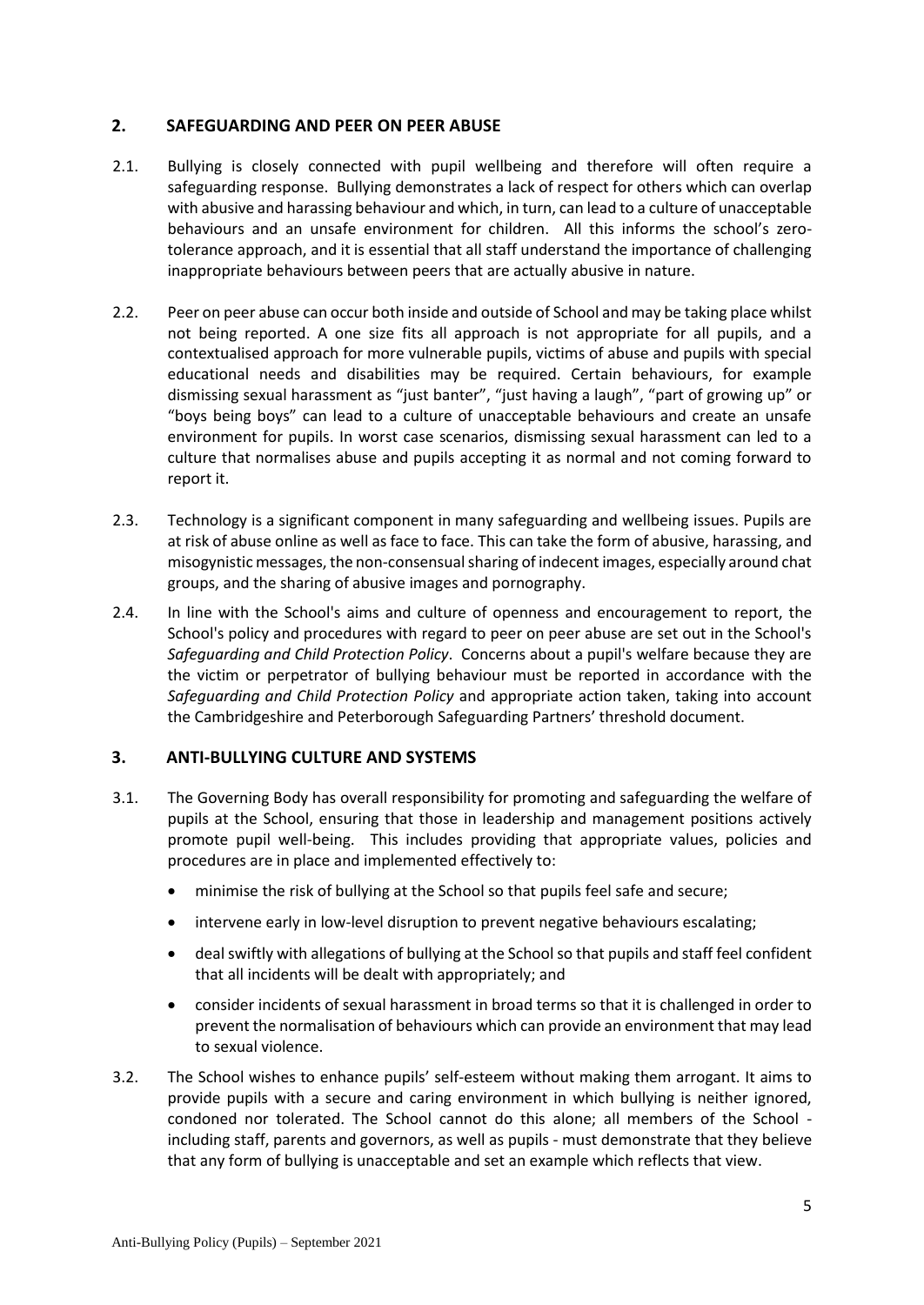- 3.3. In particular the School expects all its members to:-
	- uphold the School rules and values;
	- report an incident of bullying in accordance with the terms of this policy;
	- ensure that a complaint of bullying will always be taken seriously;
	- ensure that no-one will tolerate unkind actions or remarks or stand by when someone is being bullied;
	- value one another and treat each other with respect and sensitivity;
	- think carefully before speaking/acting in ways which may cause argument, distress or embarrassment;
	- respect differences and variety (of origin, appearance, personality and interests) remembering that everyone has both rights and duties;
	- realise that sometimes what may seem fun to some (especially a group) may seem much more threatening to others (especially an individual);
	- work together to create a School in which people live harmoniously;
	- help protect and support those who are unhappy or vulnerable;
	- make a stand against those who ignore or resist these aims.

All of the above apply to interaction in person and in cyberspace (through the use of any or all forms of technology).

- 3.4. It is everyone's responsibility to ensure, whatever the circumstances, that no-one becomes a victim of bullying. A person may be vulnerable to bullying because of their age, physical appearance, nationality, colour, sex, sexual orientation, gender reassignment, religion or belief, culture or learning difficulty, disability, home circumstances or because they are new in the School, appears to be uncertain or have no friends. They may also become a target because of an irrational decision by a bully.
- 3.5. In School and in every year group:
	- discriminatory and offensive words and behaviour are treated as unacceptable;
	- positive attitudes are fostered towards people with any protected characteristic including those who are disabled and towards ethnic, religious, cultural and linguistic groups within and outside the School; and
	- positive attitudes are fostered towards gender and sexuality differences through the curriculum and tutorials.
- 3.6. Through their training and experience, members of staff and volunteers are expected to promote an anti-bullying culture by:
	- celebrating achievement;
	- anticipating problems and providing support;
	- adopting a proactive interactive approach to bullying by gathering intelligence about issues between pupils which might provoke conflict and developing strategies to prevent bullying occurring in the first place;
	- disciplining perpetrators fairly, consistently and reasonably, taking into account any special educational needs or disabilities of the pupil, taking into account the motivations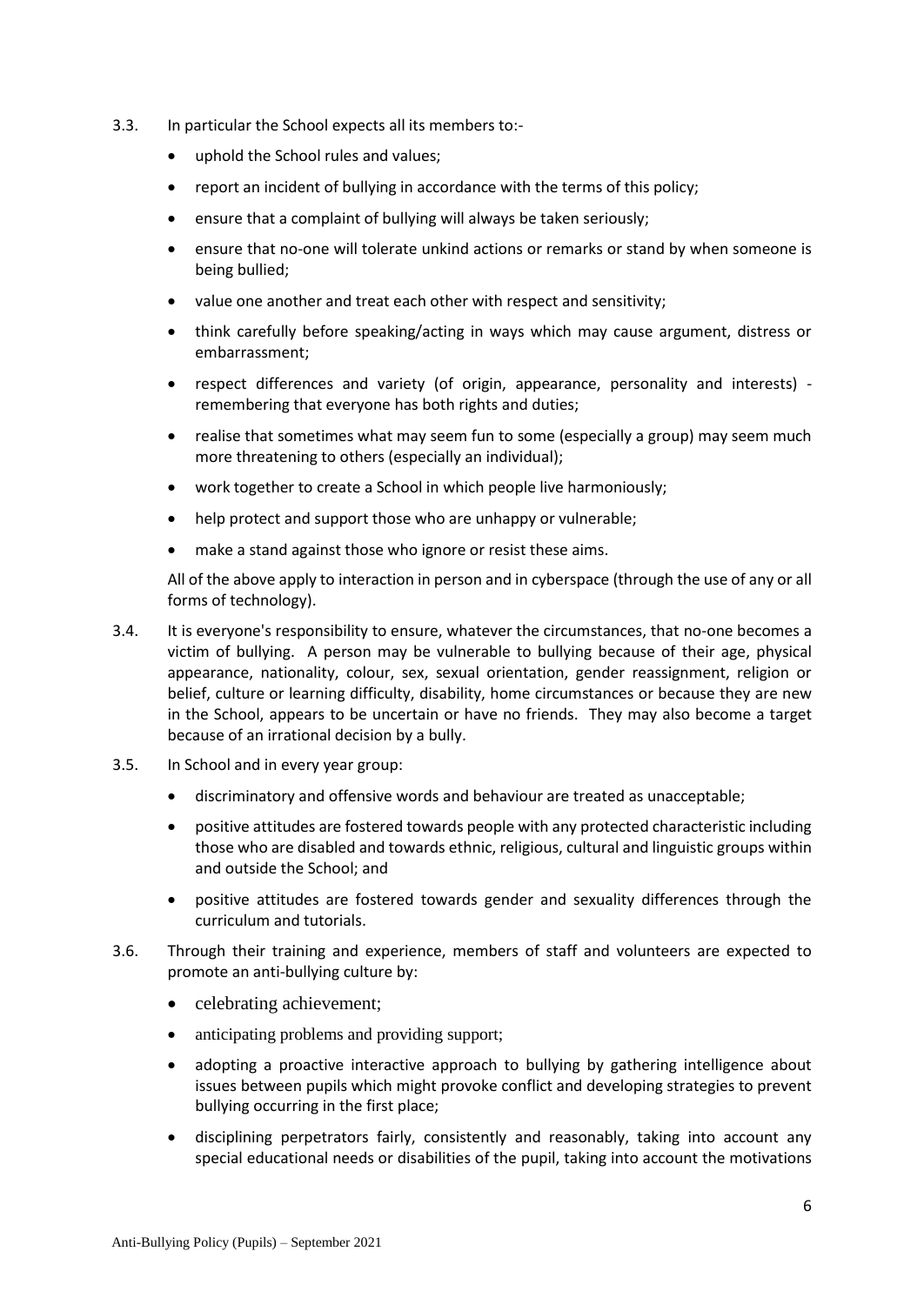and any underlying safety concerns of the perpetrator and providing support as appropriate;

- making opportunities to listen to pupils;
- acting as advocates of pupils
- reporting concerning behaviour in accordance with the provisions outlined in this policy, adopting an 'it could happen here' approach.
- 3.7. Members of staff and volunteers are vigilant at all times but particularly:
	- at the start and end of the school day when pupils arrive and leave the site;
	- before lessons;
	- in the queue for the dining hall and in the dining hall itself;
	- in School corridors;
	- on School transport / School trips.
- 3.8. Staff awareness is raised through discussion in scheduled meetings between staff, and strategies put in place for action to be taken to reduce the risk of bullying at times and in places where it is most likely to occur. The result of these meetings is to feedback information about friendship patterns, particular incidents, any pupil who seems to be isolated, any growing "power base" and any known conflict between pupils so that strategies can be developed to prevent bullying. Appropriate training in all aspects of care will be arranged for staff in relevant roles to ensure they have the necessary professional skills to identify the risks and indications of child abuse and bullying and to deal with cases or potential cases which are detected (see also sectio[n 6.6](#page-12-1) below).
- 3.9. The School will take active measures to promote an anti-bullying culture and the message to parents that bullying will not be tolerated in the School. This is achieved through form time, tutorials, Personal, Social, Health and Economic Education (PSHE), Emotional Wellbeing (EW) and Spiritual, Moral, Social and Cultural Education (SMSC), Assemblies, Anti-Bullying Ambassadors (Upper School) and via parent newsletters.

#### 3.10. **Prep and Upper Schools**

**Pupils:** A document **"What to do if Something is Seriously Concerning you – A Pupil's Guide"** is available and gives advice to pupils who feel that they may be being bullied or are worried about another pupil who is, or may be, being bullied. This also includes their ability to call Childline on 0800 1111. A copy of this document can be accessed by Upper School pupils in the Welfare area of the School IT system and is available to Prep School pupils in the Pupil Planner.

**Parents:** Parents who are concerned that their child or another pupil is or may be being bullied should contact the child's Form Teacher (Prep School) or Tutor, Head of Year or Head of Section (Upper School) without delay.

#### 3.11. **Pelican School:**

**Pupils:** A pupil who is being bullied, or who is worried about another pupil who is or may be being bullied should report this without delay by telling their parents, or any member of staff. They can also call Childline on 0800 1111.

**Parents:** Parents who are concerned that their child or another pupil is or may be being bullied should contact their child's Class Teacher without delay.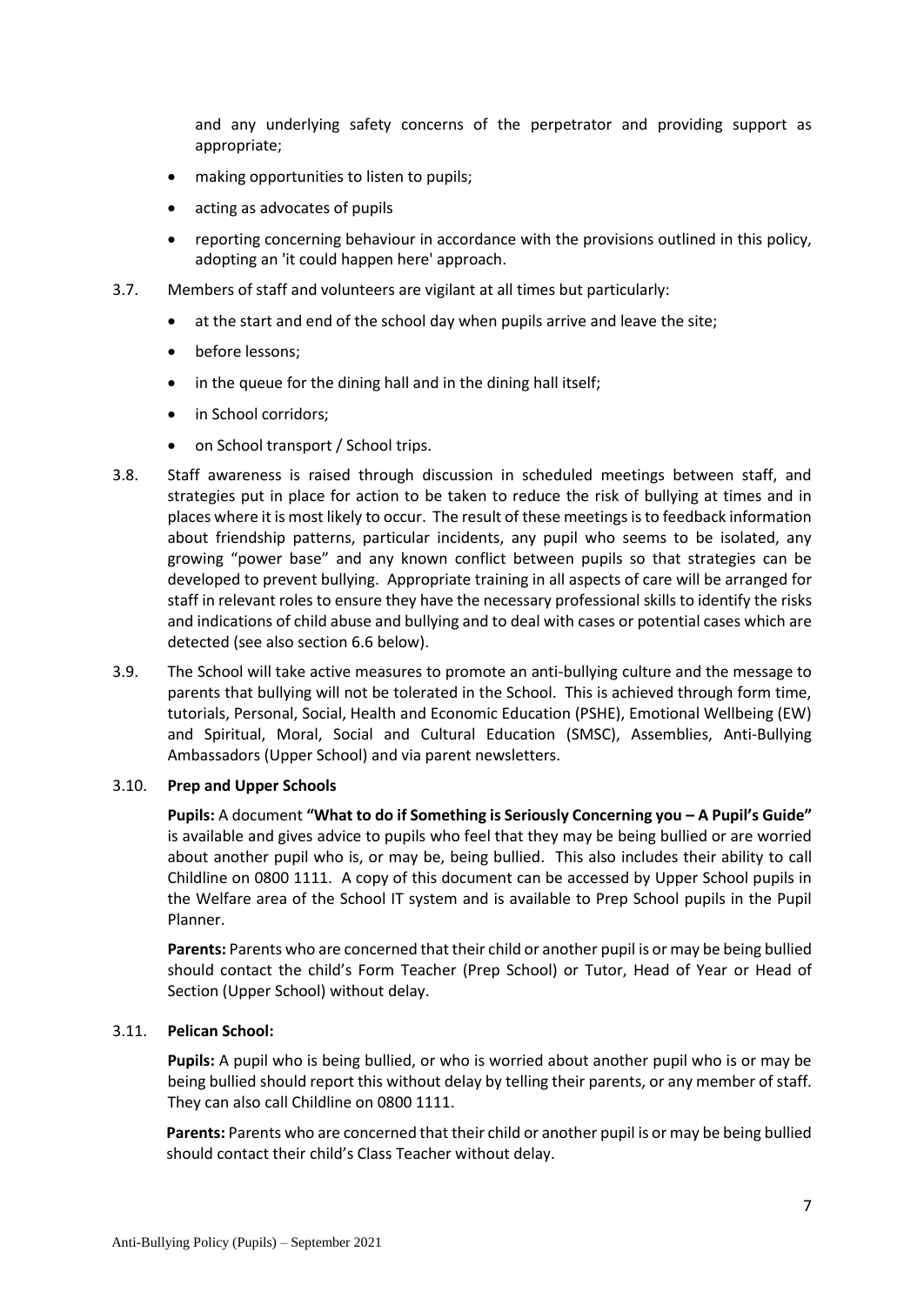# <span id="page-9-0"></span>**4. WHY INCIDENTS MAY NOT BE REPORTED:**

- 4.1. There are many reasons why a pupil who has suffered bullying may be reluctant to report it. They may become demoralised and may think, for example:
	- it is telling tales;
	- they won't believe me because the person I am complaining about is popular and I am not, and I will become even more unpopular;
	- the things they are saying and doing are too embarrassing to discuss with an adult;
	- it is all my fault anyway for being overweight / too studious etc;
	- there are too many of them; there is nothing the staff can do;
	- it will get back to my parents and they will think less of me;
	- I will just try and toughen up and grow a thicker skin;
	- I will lie low and not draw attention to myself;
	- this is a normal part of growing up and going to school.
- 4.2. There are also reasons why a pupil who has witnessed or learned of bullying behaviour may not want to make a report. They may think:
	- it is "grassing" and I will become unpopular;
	- it is not my concern anyway;
	- I don't like the victim and I would find it embarrassing to be associated with them.
- 4.3. Any of these responses would be contrary to our culture at the School. When we implement this policy we encourage every pupil (and their parents) to understand that:
	- every complaint of bullying will be taken seriously;
	- members of staff and volunteers will deal with a complaint correctly and effectively in accordance with their experience and the training they have received;
	- there is a solution to nearly every problem of bullying;
	- a pupil who complains will receive support and advice and in many cases the problem can be dealt with on a no-names basis;
	- the primary aim will be for the bullying to cease, not the punishment of the bully unless this is necessary;
	- we may need to support the bully as well so we can address the causes of bullying behaviour.

#### <span id="page-9-1"></span>**5. REPORTING CONCERNS**

- 5.1. A pupil who is being bullied, or who is worried about another pupil being bullied, should tell their parents, and preferably:
	- **Pelican School:** the pupil's Class Teacher or another member of staff.
	- **Prep School:** the pupil's Form Teacher, Assistant Head (Pastoral) or another member of staff; or
	- **Upper School:** the pupil's Tutor, Head of Year or another member of staff;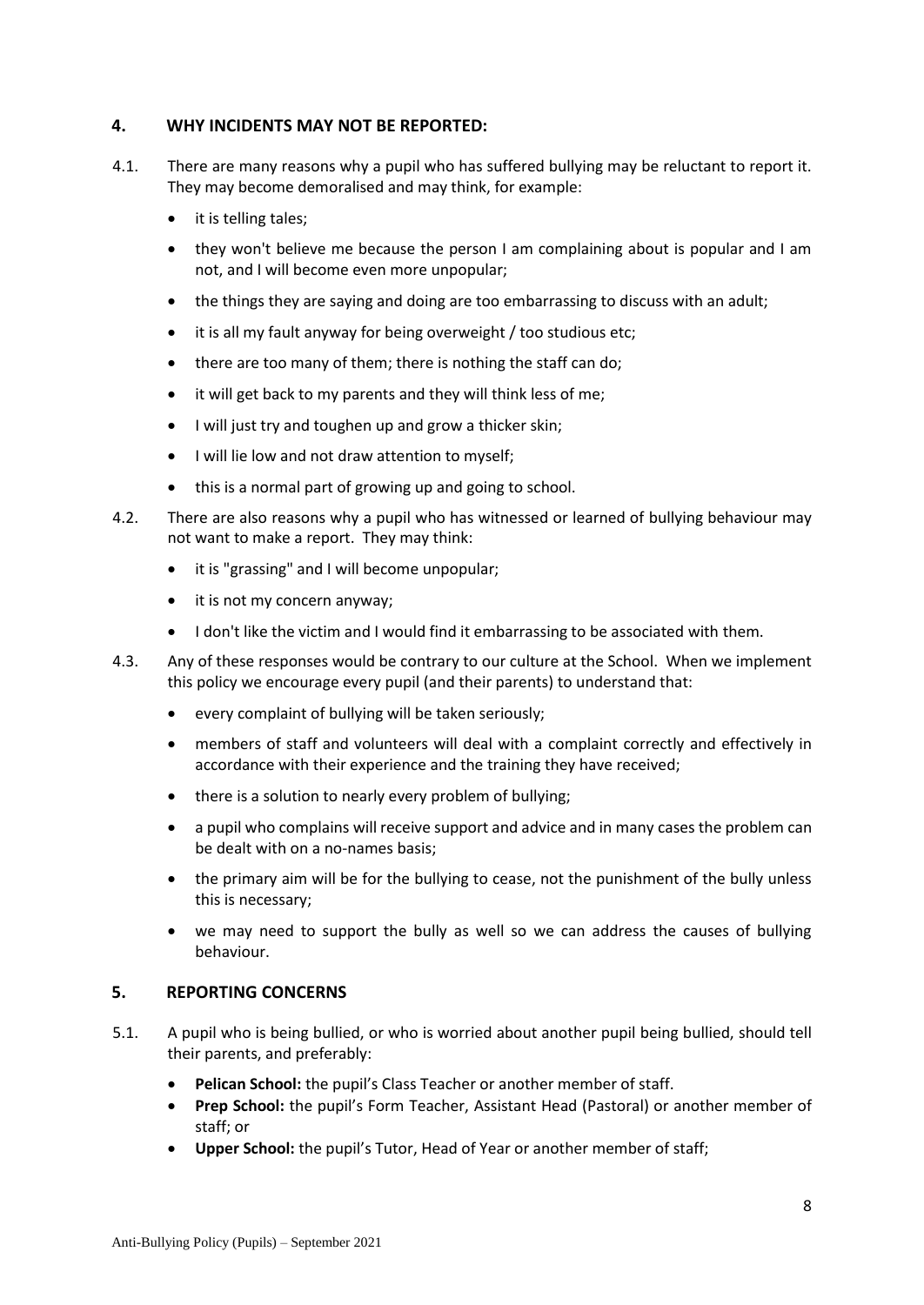However, it is most important that any cases of bullying are reported to someone to whom the victim feels able to talk and a report may accordingly be made to any member of staff. The School wants to help, and has many years' experience of doing so.

- <span id="page-10-0"></span>5.2. **Initial complaint:** Any member of staff who learns of alleged bullying behaviour should:
	- (a) firstly, respond quickly and sensitively by offering advice, support and reassurance to the alleged victim. The member of staff should:
		- listen carefully and keep an open mind;
		- not ask leading questions; and
		- reassure the pupil but not give a guarantee of confidentiality;
	- (b) if the incident is not too serious, possible outcomes may be that there has been a misunderstanding which can be explained sympathetically to the alleged victim with advice to the alleged bully, or the complaint is justified in whole or in part, and further action will be needed.

In a case in which a serious criminal offence is suspected, advice should be sought from the Upper School Head or Deputy Head (Pupil development and welfare), or Head of the Prep or Pelican School as appropriate; or in all other cases:

- (c) report the allegation to:
	- (a) **In the Upper School**: the tutor of the alleged victim and of the alleged bully as soon as possible.
		- The Head of Year and Head of Section will be informed as soon as possible and a strategy agreed for dealing with the matter. See Assessment of Concerns below.
		- The matter will be brought to the attention of the Deputy Head (Pupil development and welfare).
		- Records will be kept by the Deputy Head (Pupil development and welfare) in the anti-bullying file including those where allegations were not substantiated.
	- b. **In the Prep School**: the Assistant Head (Pastoral) or Deputy Head.
		- The Form Teacher and Head of Year of the alleged victim and of the alleged bully will be informed as soon as possible and a strategy agreed for dealing with the matter. See Assessment of Concerns below.
		- The matter will be brought to the attention of the Head and SLT.
		- Records will be kept by the Deputy Head in the anti-bullying file including those where allegations were not substantiated.
	- c. **In the Pelican School**: the child's class teacher who will liaise with The Pelican Head and in their absence to the Deputy Head. See Assessment of Concerns below.
		- Records will be kept by the Head in a file including those where allegations were not substantiated.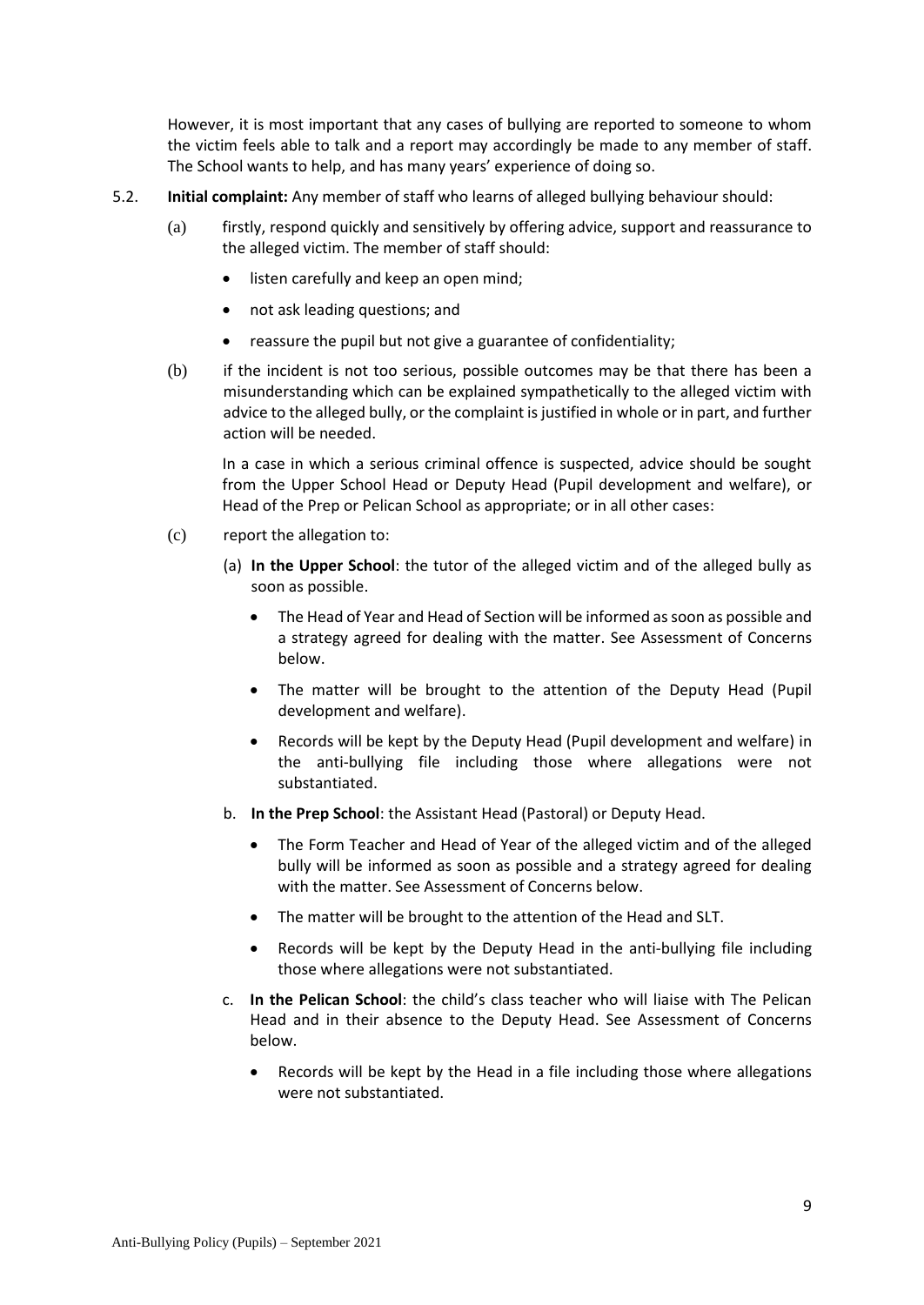# <span id="page-11-0"></span>**6. ASSESSMENT OF CONCERNS**

- 6.1. The pupil's Head of Year (Upper and Prep Schools) or Deputy Head of the Pelican will normally see the victim and (unless the case is very serious) any witnesses without delay and form an initial view of the allegation. The assessment will consider:
	- the nature of the incident(s): physical? sexual? verbal? exclusionary? etc
	- is it a "one-off" incident involving an individual or a group?
	- is it part of a pattern of behaviour by an individual or a group?
	- has physical injury been caused?
	- who should be informed: Head? Parents? the School's Designated Safeguarding Lead? children's social care? the police?
	- can the alleged bully be questioned without disclosing the victim's identity?
	- what is the likely outcome if the allegation proves to be correct?
- 6.2. If at any stage the alleged bullying behaviour raises a safeguarding concern, the matter should be reported in accordance with the School's *Safeguarding and Child Protection Policy* before any further investigation is carried out. This will always be the case where consensual or nonconsensual sharing nude or semi-nude images or videos / sexting or other harmful sexual behaviours are involved. Where bullying allegedly involves youth produced sexual imagery, staff will not view or forward sexual imagery reported to them and will follow the School's policy on sharing consensual or non-consensual nude and semi-nude images as set out in Appendix 1 of the School's *Safeguarding and Child Protection Policy* and Procedures.
- 6.3. Except in a case in which a serious criminal offence is suspected (see paragraph [5.2](#page-10-0) above), in the event of an observed or reported instance of serious bullying behaviour has occurred involving a pupil after warnings have been given, the alleged victim(s), perpetrator(s) and/or witness(es) will be interviewed by the case manager without delay. They may decide to ask another senior member of staff to be present.
- 6.4. A record will be made of the facts of the case including who was involved, what happened, when and where, and the findings will be passed to the relevant Form or Class Teacher or Tutor(s), who will liaise with:
	- **Pelican School:** The Head or Deputy Head. The Head will record incidents of bullying in a file which is kept in the Head's Office and will monitor this file at least at the end of each term in order to enable any patterns which might emerge to be identified, both in relation to individual pupils and across the Pelican School as a whole; or
	- **Prep School:** The Assistant Head (Pastoral) and/or Deputy Head, who will be responsible for informing the Head. The Deputy Head will record incidents of bullying in a file which is kept in the Prep Head's Office and will monitor this file at least at the end of each term in order to enable any patterns which might emerge to be identified, both in relation to individual pupils and across the Prep School as a whole; or
	- **Upper School:** Relevant Head of Section who is responsible for ensuring that the Deputy Head (Pupil development and welfare) receives a record of the incident. The Deputy Head (Pupil development and welfare) will record incidents of bullying in a file which is kept in the Deputy Head (Pupil development and welfare)'s Office and will monitor this file at least at the end of each term in order to enable any patterns which might emerge to be identified, both in relation to individual pupils and across the Upper School as a whole.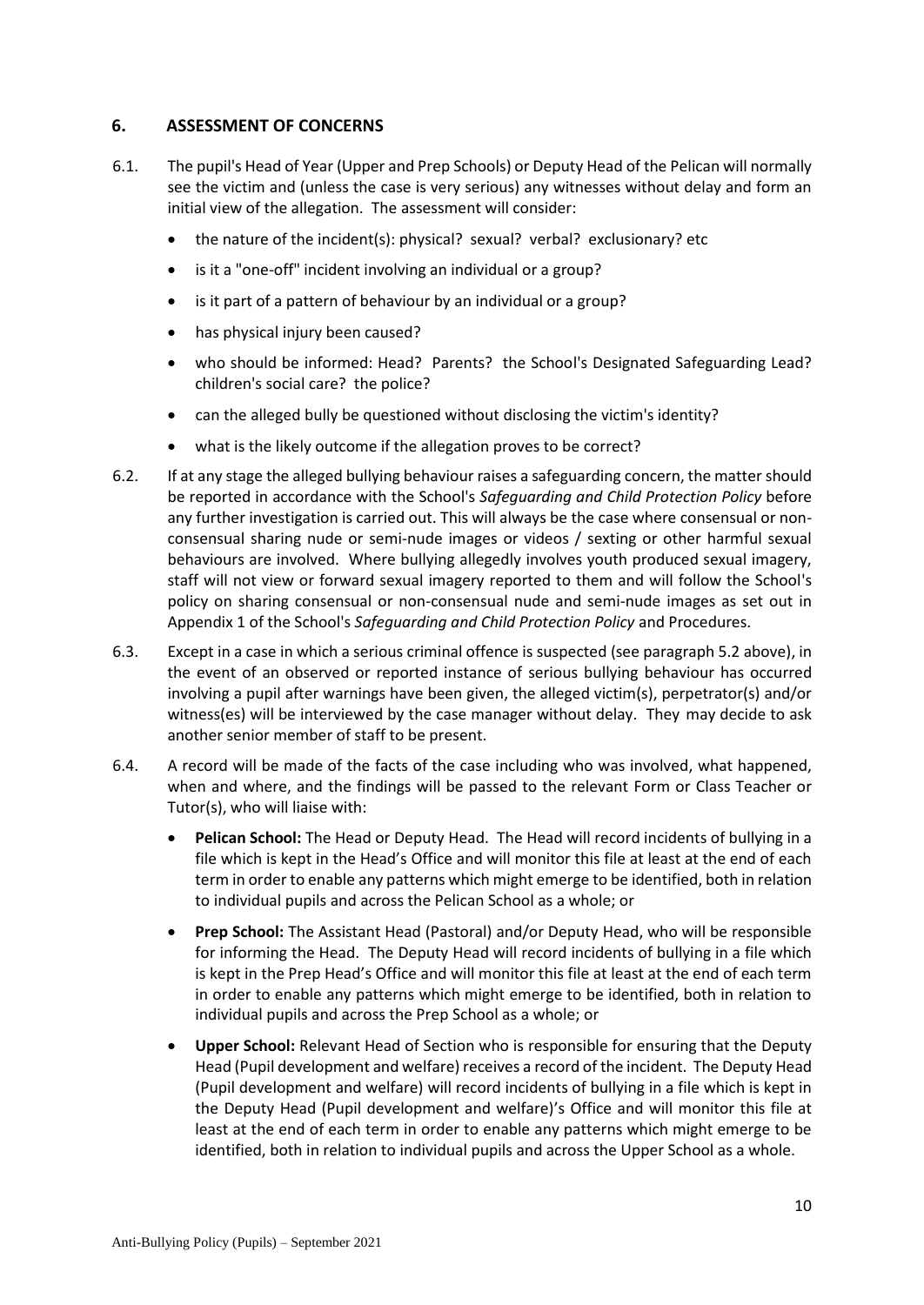- 6.5. Together with the Head, the Assistant Head or relevant Head of Section (as appropriate) will decide on the action to be taken in accordance with this policy.
- <span id="page-12-1"></span>6.6. The School will keep relevant parents informed if and when it may be dealing with a significant bullying situation (including online safety issues and the School's strategies to safeguard pupils) through correspondence and events held by the School to raise awareness. Parents are asked to let the School (normally the Class Teacher (Pelican School), Form Teacher, Head of Year, Assistant Head - Pastoral or Deputy Head (Prep School) or Tutor, Head of Year or the Head of Section (Upper School), in the first instance) know directly if they have cause for concern, either on behalf of their own children or because of rumours about incidents involving others. The School always tries to handle information discreetly, and while it has obligations to follow up such matters it does not do so without considering appropriate consultation. It is much easier to manage problems or potential problems at an early stage.

#### <span id="page-12-0"></span>**7. RESPONSE TO CONCERNS**

- 7.1. **Range of actions:** Once investigated, and when a complaint of bullying behaviour is upheld, every effort will be made to resolve the problem through action including one or more of the following:
	- consideration as to whether the bullying incident should be addressed as a safeguarding concern and if so, the School's *Safeguarding and Child Protection Policy* will be followed.
	- counselling of all appropriate parties.
	- advice and support for the victim and, where appropriate, establishing a course of action to help the victim, including support from the School counsellor or from external services such as CAMHS or Centre 33 where appropriate.
	- advice and support for the bully in trying to change their behaviour. This may include clear instructions and a warning or final warning.
	- consideration of the motivation behind the bullying behaviour and whether external services should be used to tackle any underlying issues of the bully which contributed to the bullying behaviour. If these considerations lead to any safeguarding concerns relating to the bully, the School's child protection procedures will be followed.
	- a supervised meeting between the bully and the victim to discuss their differences and the way in which they may be able to avoid future conflict (only with the victim's express agreement).
	- a disciplinary sanction against the bully, in accordance with the School's *Behaviour and Discipline Policy*. Sanctions should reflect the seriousness of an incident and carry a deterrent effect. In a very serious case or a case of persistent bullying, a pupil may, after appropriate investigations and hearing(s), be required to leave the School permanently in accordance with the School's *Behaviour and Discipline Policy* and *Permanent Exclusion and Removal: Review Procedure*. Any disciplinary action will be applied fairly, consistently and reasonably, taking into account any special educational needs or disabilities and the needs of vulnerable pupils.
	- action to break up a "power base".
	- confiscation of mobile electronic devices, increased monitoring procedures or limiting access to the School's internet and email facilities if cyberbullying (see also the School's *Acceptable Use of ICT Policy for Pupils*).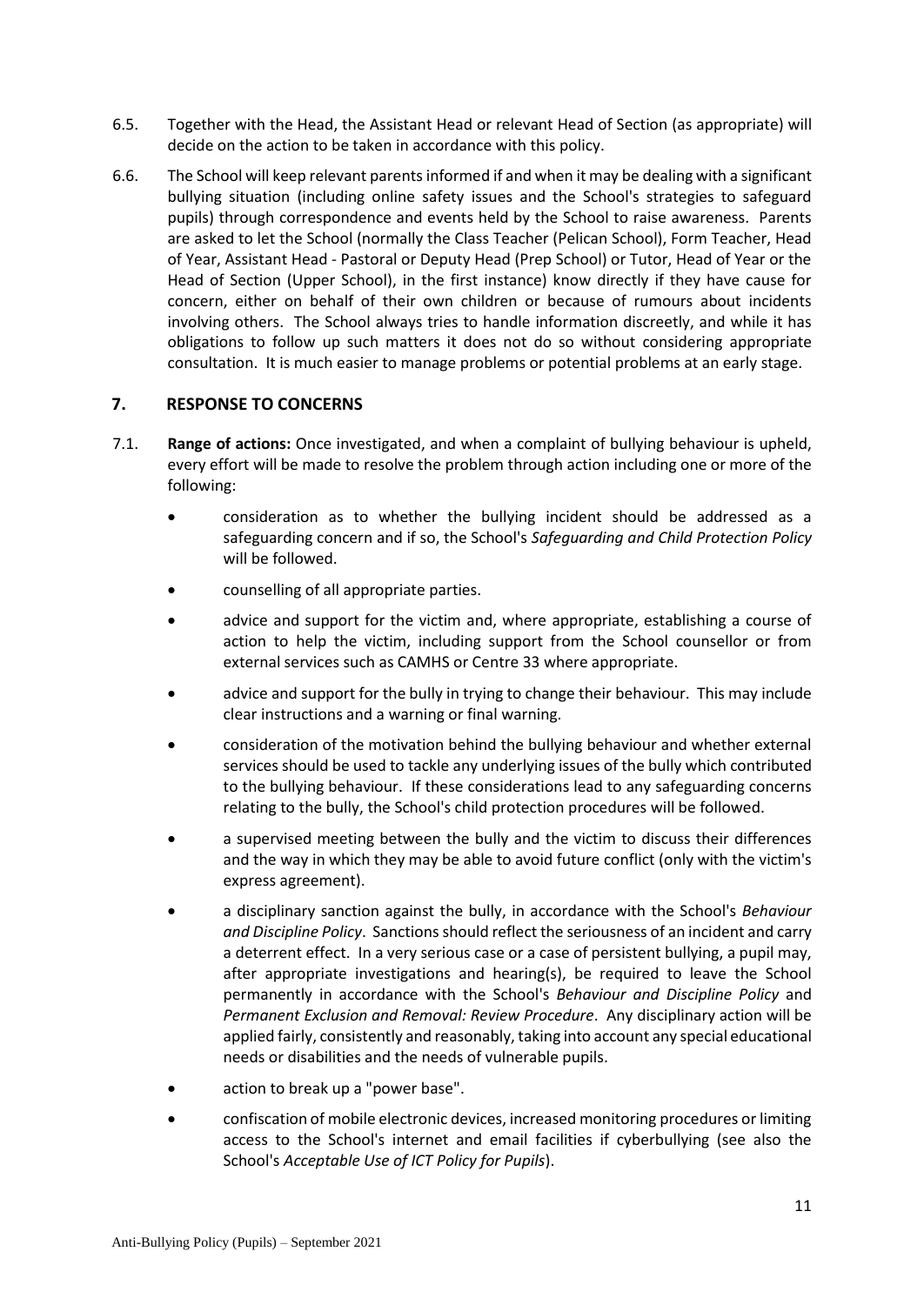- moving either the bully or victim to another form group after consultation with the pupil their parents and the relevant staff.
- involving Children's Social Care or the police after following due process and collaboration with the parents.
- notifying the parents of one or both pupils about the case and the action which has been taken.
- notifying external agencies where appropriate.
- such other action as may appear to the Head to be appropriate.
- 7.2. Otherwise, in serious cases parents will be informed and consulted**.** This process will normally be carried out by:
	- **Pelican School:** the pupil's Class Teacher, working in conjunction with the Head or Deputy Head.
	- **Prep School:** the Deputy Head, Assistant Head (Pastoral) or the pupil's Form Teacher
	- **Upper School:** the pupil's Tutor, Head of Year or Head of Section or the Deputy Head (Pupil development and welfare).
- 7.3. The position should be monitored for as long as necessary thereafter. Action may include:
	- sharing information with some or all colleagues and with pupils in the Form or Year so that they may be alert to the need to monitor certain pupils closely;
	- ongoing counselling and support;
	- vigilance;
	- mentioning the incident at meetings of staff;
	- reviewing vulnerable individuals and areas of the School.
- 7.4. Supporting **those severely impacted by bullying:** The School recognises that removing bullied pupils from school is disruptive and can make it difficult to reintegrate. The School understands in some circumstances however, the consequences of being bullied may have had a severe impact on a pupil's social, emotional or mental health and may have impacted seriously on a pupil's ability to learn. The School will do all that is reasonably possible to ensure bullied pupils continue to attend school and maintain their educational progression by putting in place proportionate short term alternative on-site provision where necessary.
- 7.5. If the pupil is considered to have significantly greater difficulty learning than the majority of those of the same age, because of the impact of bullying, the School will consider whether the pupil will benefit from being assessed for special educational needs.
- 7.6. For all incidents of bullying (whether isolated or occurring over a period of time), disciplinary sanctions will be applied fairly, consistently and reasonably, taking into account any special educational needs or disabilities of the pupil and the needs of vulnerable pupils. Such sanctions may extend to fixed term exclusion, required removal or - in the gravest cases of severe or persistent bullying – permanent exclusion. In the Pelican School sanctions may also extend to time-out and reporting to the Head at regular intervals. Counselling may, however, be maintained for both parties even after sanctions have been applied.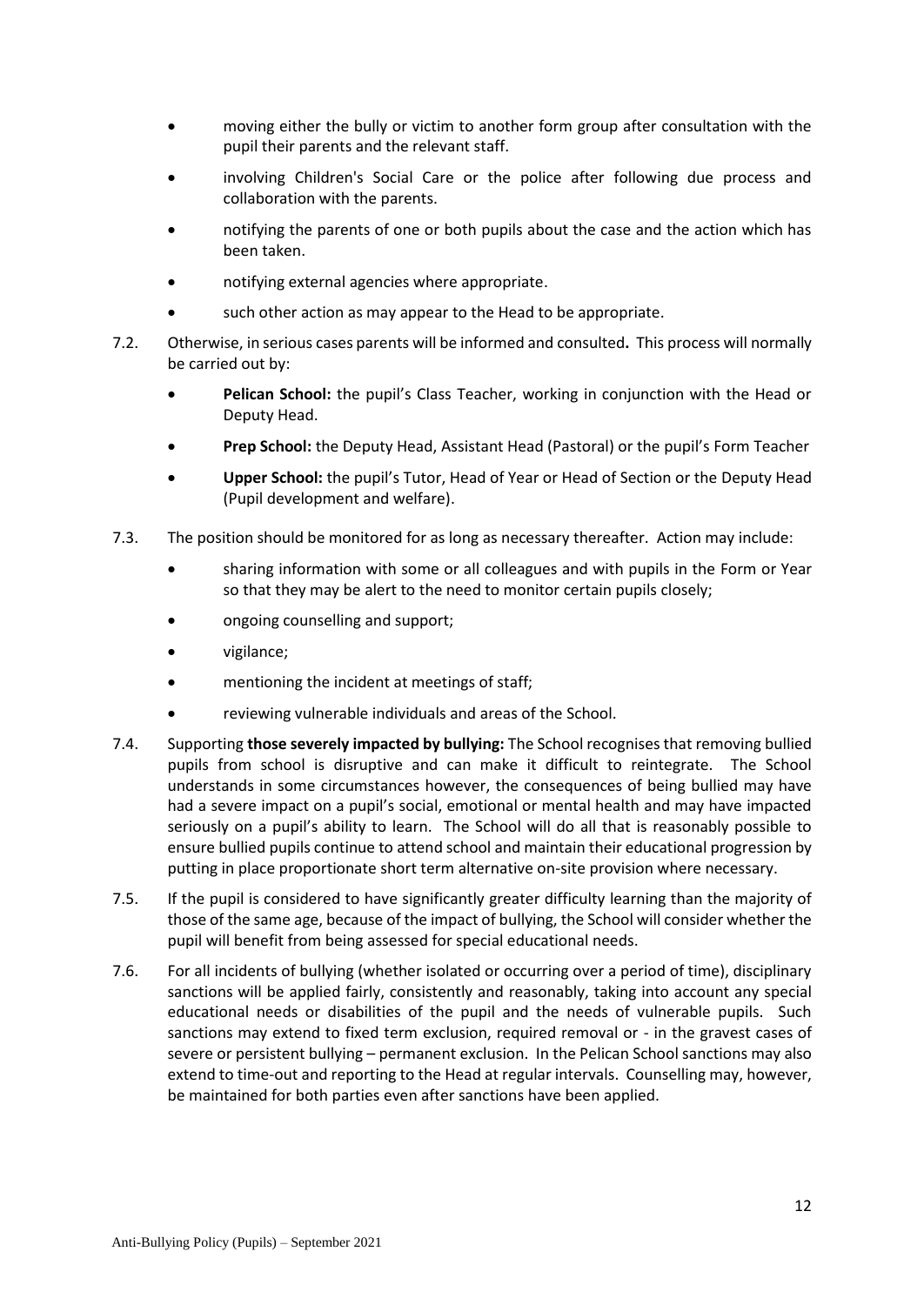7.7. If at any stage the alleged bullying behaviour raises a safeguarding concern, the School's Safeguarding and Child Protection Policy should be followed before further investigation is carried out. Even where safeguarding is not considered to be an issue, the School may need to draw on a range of external services to support the pupil who is experiencing bullying, or to tackle any underlying issue which has contributed to a child engaging in bullying.

# <span id="page-14-0"></span>**8. THE IMPLEMENTATION OF THE POLICY**

- 8.1. Awareness of this policy is promoted through appropriate staff training to ensure the principles of the policy are understood, legal responsibilities in line with the Equality Act 2010 are known and guidance is given to help staff in relevant roles prevent and resolve problems.
- 8.2. Positive values of mutual respect and concern (valuing one another) will be promoted to pupils by explicit encouragement in a wide range of contexts from assembly and tutorial timeperiods to informal discussion.
- 8.3. The PSHE course will address the topic of bullying periodically in all forms in the Pelican and Prep Schools and Years 7 -10 in the Upper School. Class or Form Teachers or Tutors will also remind pupils at the start of each academic year of their responsibility to ensure that bullying does not occur and to talk to a member of staff if they witness, suspect or experience bullying. Staff are aware of learning opportunities in class (often in projects, drama, stories or literature) avoiding prejudice-based language.
- 8.4. Online safety is a key aspect of all areas of the curriculum. Parents are informed about online safety issues and the School's strategies to safeguard pupils through correspondence and events held by the School to raise awareness. See the School's Online Safety Policy and *Acceptable Use of ICT Policy* for Pupils for further information about the School's online safety strategy.
- 8.5. The School recognises that children with special educational needs and disabilities can face additional safeguarding challenges, including the potential to suffer disproportionate impact from behaviours such as bullying, without outwardly showing any signs. The School will consider extra pastoral support for pupils with special educational needs and disabilities, as required.

# <span id="page-14-1"></span>**9. TRAINING**

- 9.1. The School ensures that regular guidance and training are arranged as appropriate on induction and at regular intervals thereafter to ensure that staff and volunteers in relevant roles understand what is expected of them by this policy and have the necessary knowledge and skills to carry out their roles, especially:
	- having an understanding of the groups who may be more vulnerable to bullying;
	- awareness of the risk and indications of bullying, and how to deal with cases;
	- counselling skills (including bereavement); and
	- awareness of the risks of peer on peer abuse including sexual violence and sexual harassment and how bullying behaviour may give rise to safeguarding concerns.
- 9.2. The level and frequency of training depends on the role of the individual member of staff. The School maintains records of all staff training.
- 9.3. We emphasise with older pupils the role which is expected of them in setting a good example and being helpful to younger pupils and each other.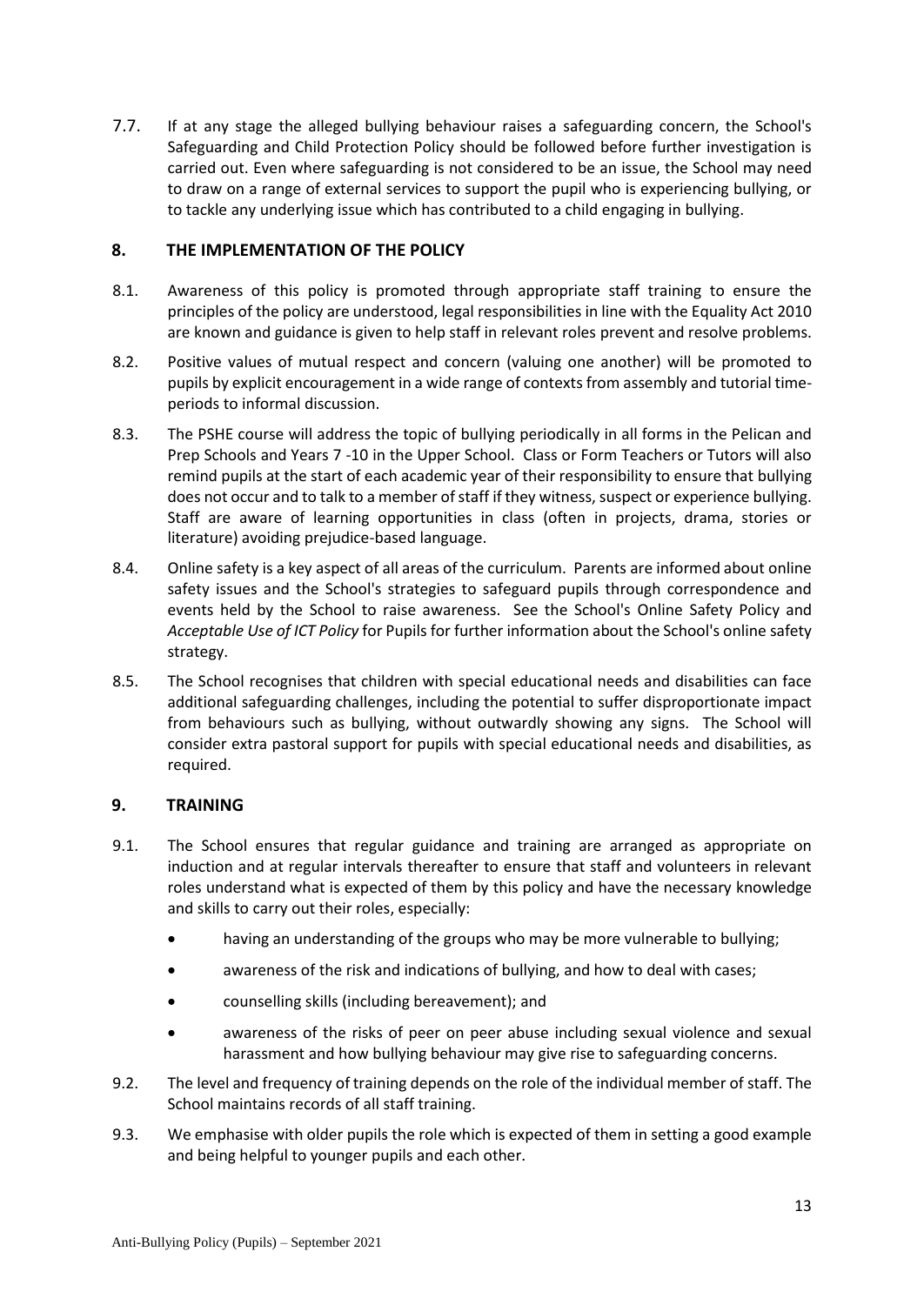#### <span id="page-15-0"></span>**10. RISK ASSESSMENT**

- 10.1. Where a concern about a pupil's welfare is identified, the risks to that pupil's welfare will be assessed and appropriate action will be taken to reduce the risks identified.
- 10.2. The format of risk assessment may vary and may be included as part of the School's overall response to a welfare issue, including the use of individual pupil welfare plans (such as behaviour, healthcare and education plans, as appropriate). Regardless of the form used, the School's approach to promoting pupil welfare will be systematic and pupil focused.
- 10.3. The Upper School Head, Prep School Head or Pelican School Head, as appropriate, has overall responsibility for ensuring that matters which affect pupil welfare in each school are adequately risk assessed and for ensuring that the relevant findings are implemented, monitored and evaluated.
- 10.4. Day to day responsibility to carry out risk assessments under this policy will be delegated to the Deputy Head (Pupil development and welfare), Prep School Deputy Head or Pelican School Deputy Head, as appropriate, who has been properly trained in, and tasked with, carrying out the particular assessment.

# <span id="page-15-1"></span>**11. MONITORING AND REVIEW**

- 11.1. School staff maintain records of the welfare and development of individual pupils. Every complaint or report of bullying is recorded centrally and monitored to enable patterns to be identified, both in relation to individual pupils and across the school as a whole and to evaluate the effectiveness of the School's approach.
- 11.2. The Upper School Deputy Head (Pupil development and welfare), and Heads of the Prep and Pelican Schools will maintain a centralised record of all allegations or reports of bullying, including details of those involved and the action taken.
- 11.3. The Upper School Deputy Head (Pupil development and welfare) and Head of the Prep and Pelican Schools will monitor the individual school's centralised record of bullying incidents on a regular basis to identify patterns in behaviour and the effectiveness of the School's antibullying procedures. This information will be reported to the Upper, Prep and Pelican SMT's and to the relevant Education Committee so that senior staff and Governors actively monitor bullying incidents and the effectiveness of the School's anti-bullying procedures.
- 11.4. This policy will be reviewed by the Upper School Deputy Head (Pupil development and welfare), and Prep School Deputy Head and the Head of the Pelican School and revisions made on an annual basis, or more regularly as required and taking into account any advice published by the DfE together with the records of any bullying incidents. In undertaking the review the Deputy Head (Pupil development and welfare), Prep School Deputy Head and the Head of Pelican School will take into account the results of the monitoring above, as well as any changes in legislation and/or statutory guidance and other relevant information gathered (such as through a bullying survey).
- 11.5. The Board of Governors will consider the revisions made as part of its collective responsibility to carry out an annual review of safeguarding.
- <span id="page-15-2"></span>11.6. The policy is carried out in conjunction with the School's *Behaviour and Discipline Policy*.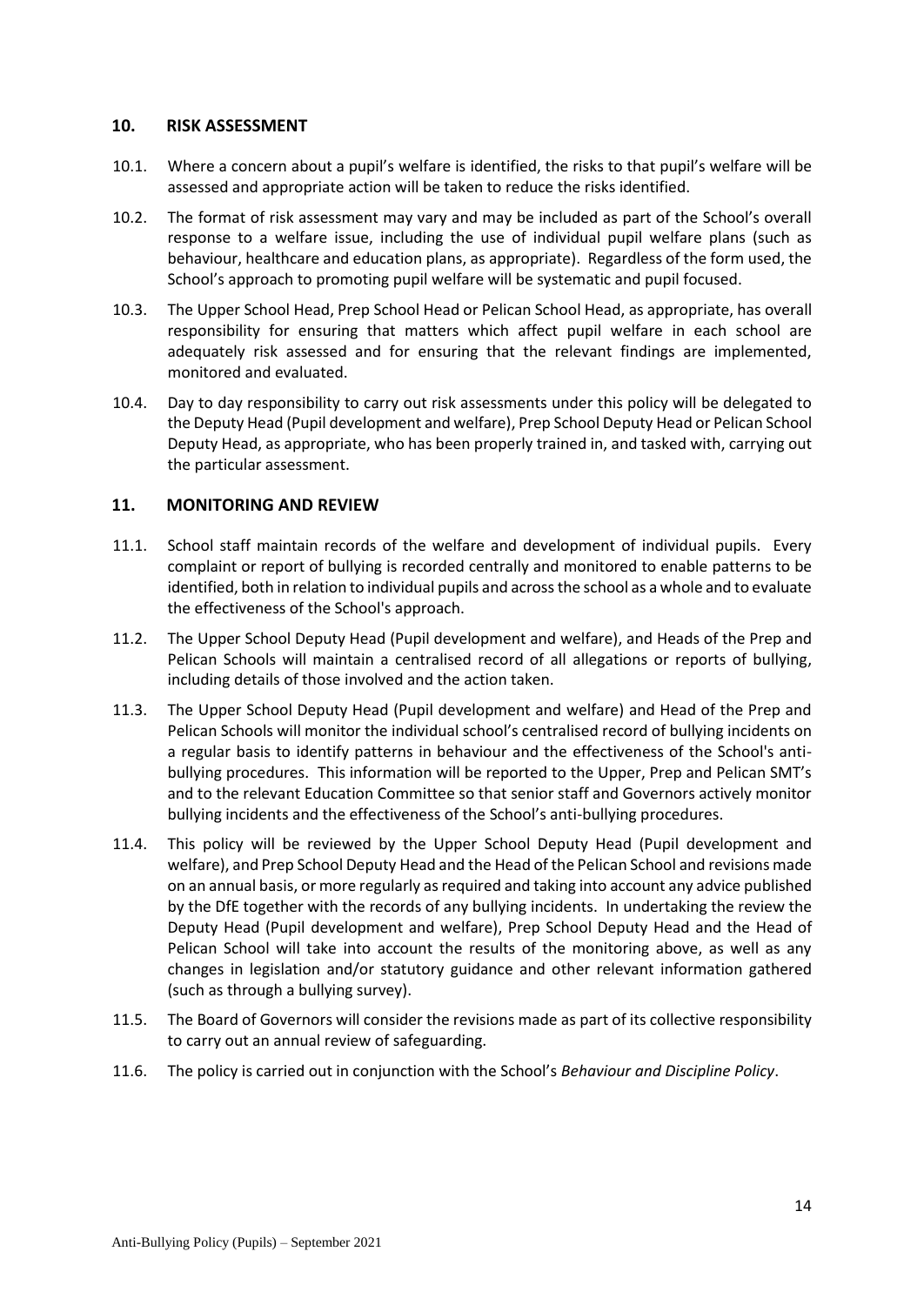# **12. RECORD KEEPING**

- 12.1. All records created in accordance with this policy are managed in accordance with the School's policies that apply to the retention and destruction of records.
- 12.2. The information created in connection with this policy may contain personal data. The School's use of personal data will be in accordance with data protection law. The School has published privacy notices on its website which explain how the School will use personal data. The School's approach to data protection compliance is set out in the School's *Data Protection Policies and Procedures*. This includes the School's *Data Protection Policy* and *Information Security and Sharing Data Guidance*, which are contained in the *Data Protection and Information Security Handbook*.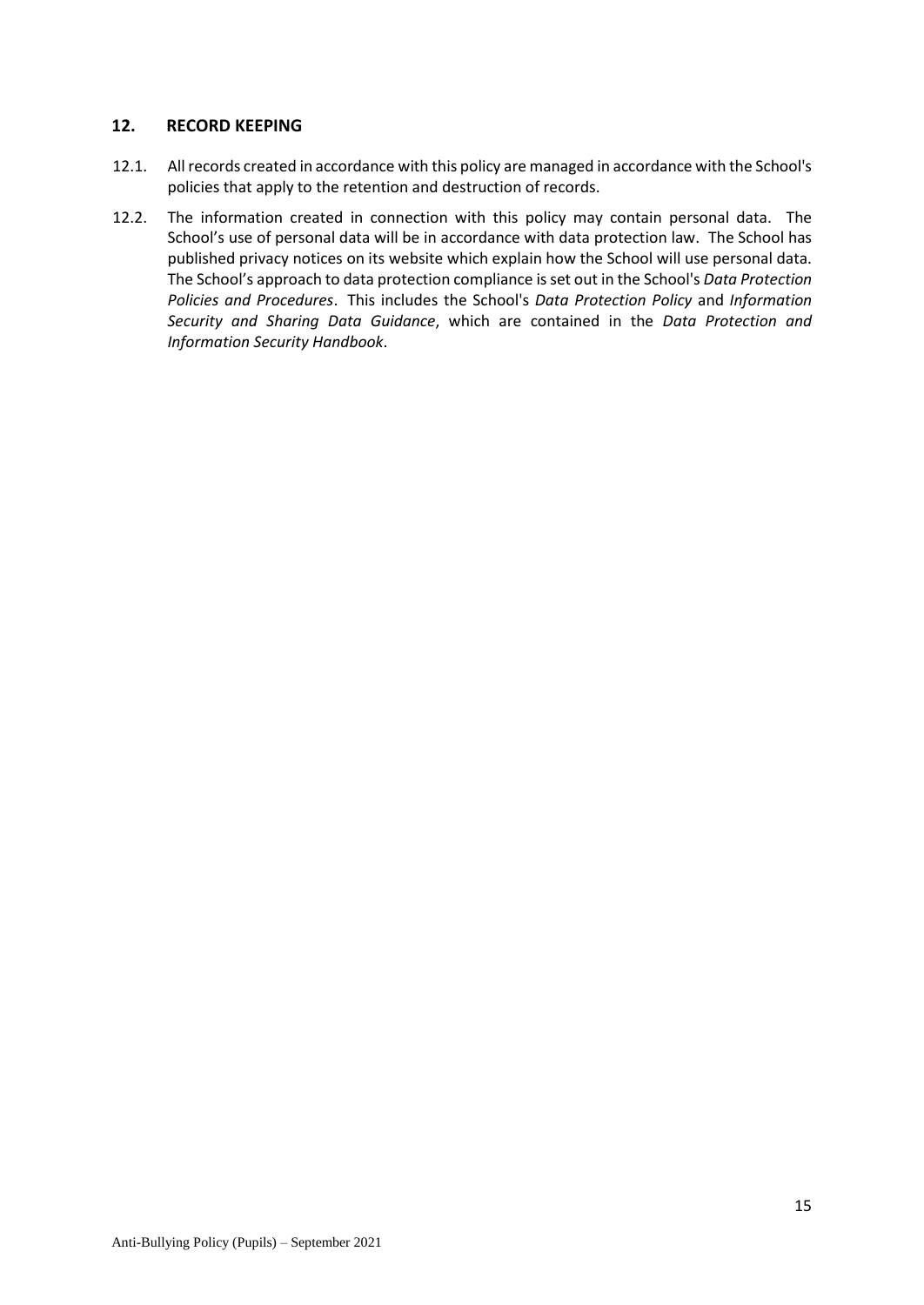# <span id="page-17-0"></span>**13. VERSION CONTROL**

| Date of adoption of this policy     | 6 <sup>th</sup> September 2021                                                                                                                                                                                                                                 |
|-------------------------------------|----------------------------------------------------------------------------------------------------------------------------------------------------------------------------------------------------------------------------------------------------------------|
| Date of last review of this policy  | August 2021                                                                                                                                                                                                                                                    |
| Date for next review of this policy | August 2022 or earlier if necessary                                                                                                                                                                                                                            |
| Policy owner (SLT)                  | Deputy Head (Pupil development and Welfare),<br>Prep Deputy Head, Pelican Deputy Head                                                                                                                                                                          |
| Authorised by                       | Jonathan Scott<br>On behalf of the Board of Governors                                                                                                                                                                                                          |
| Circulation                         | Governors / teaching staff / all staff parents /<br>pupils [on request]                                                                                                                                                                                        |
|                                     | Published on the School's website<br>and<br>PersePortal and available from the School Office<br>on request                                                                                                                                                     |
| <b>Status</b>                       | Non Contractual.<br>Complies with the Education (Independent<br>School Standards) Regulations 2014<br>(SI2014/3283), Education and Skills Act 2008,<br>Data Protection Act 2018 and General Data<br>Protection Regulation (GDPR) and the Equality<br>Act 2010. |